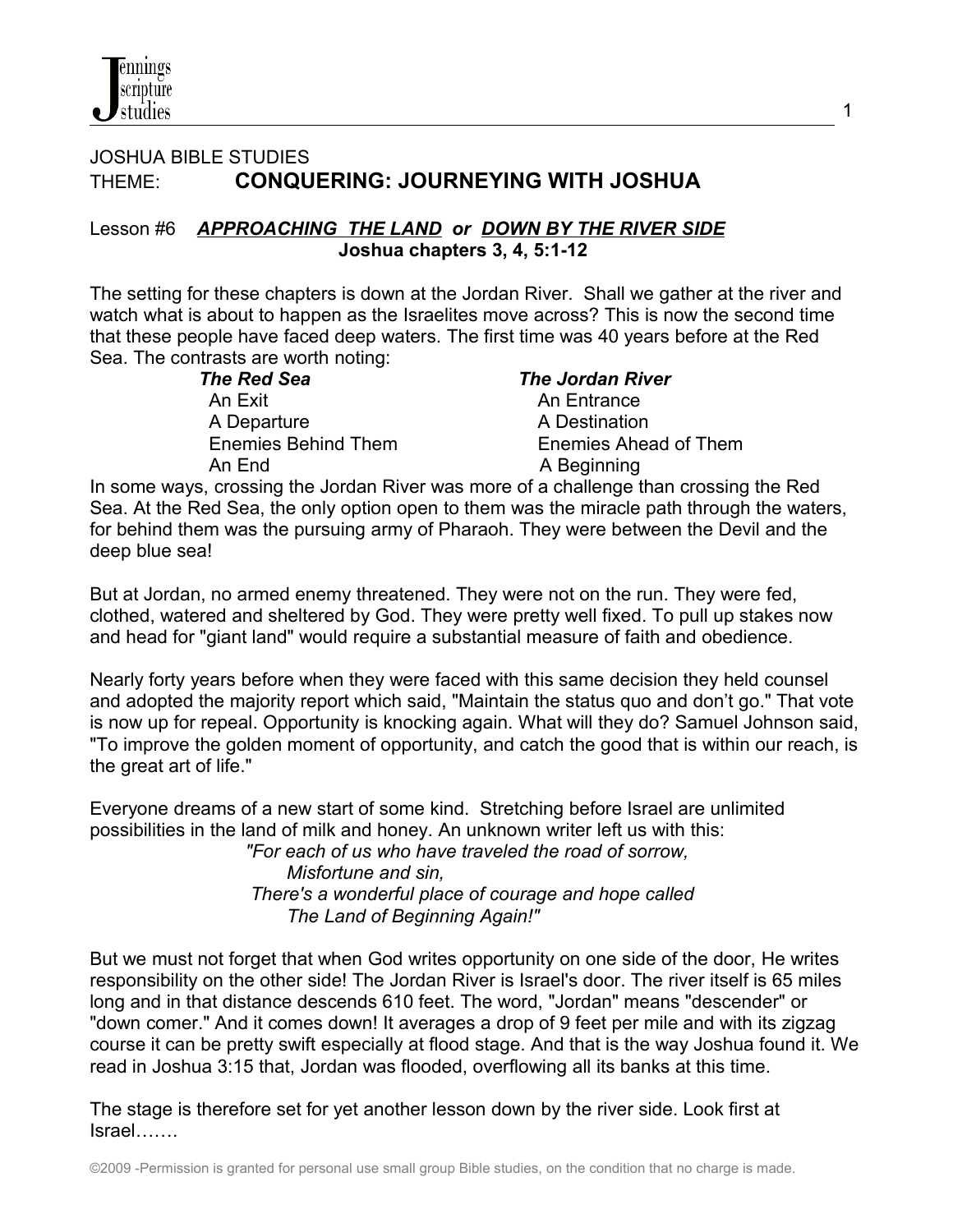## **I. STARTING ON THE BRINK - THE PLACE OF DECISION** – Joshua 3:8

 *"When you have come to the edge of the water of the Jordan, you shall stand in the Jordan."*

#### **A. The People on the Brink**.

Joshua 3:1 tells us that early in the morning *"all the people of Israel"* were standing on the river's edge. Approximately two and one-half million people are spread across the face of the earth.

Moses had counted the people at Sinai about forty years before. (Numbers 1:3) However, the

 count did not include any under twenty years of age. Since then, all above twenty years of age at that time had died. (Joshua 5:6)

 The people who stood on the brink of Jordan now were a new generation. No one was over sixty. A comparatively young nation. Many of these people had been children or teen-agers at Kadesh-Barnea 40 years before when their parents refused to enter the promised land and instead said, "*Let us make a captain, and let us return into Egypt."* (Num. 14:4)

 The unbelieving generation had died and now their children are encamped on the edge of the promised land - a land of possibility and opportunity. Will they press on or go back like their parents did? They are now standing on the brink of claiming their inheritance. They were viewing it across the river.

> *"On Jordan's stormy banks I stand And cast a wishful eye To Canaan's fair and happy land Where my possessions lie."*

 That is as close as some ever get to the land where:  *"The milk and honey flow And the grapes of Eschol grow."*

 They are content to view the possibilities across the rivers of difficulty but they never "possess

 their possessions." The Lord had said, *"Every place that the sole of your foot shall tread upon,*

 *that have I given you."* (Joshua 1:3) Their faith must get in their feet; it was not enough to want it they must walk it; not enough to prize and praise it, but they must possess it! Some of you may have discovered a Jordan River flowing between you and your goal. You may be even now on the brink. What will you do? "Nothing ventured – nothing gained." - "He who hesitates is lost."

John G. Whittier wrote: "Of all sad words of tongue or pen, The saddest are these:" It might have been." Will that be your lament? Or will you say,

 *"I am bound for the promised land, I am bound for the promised land! Oh, who will come and go with me? I am bound for the promised land."*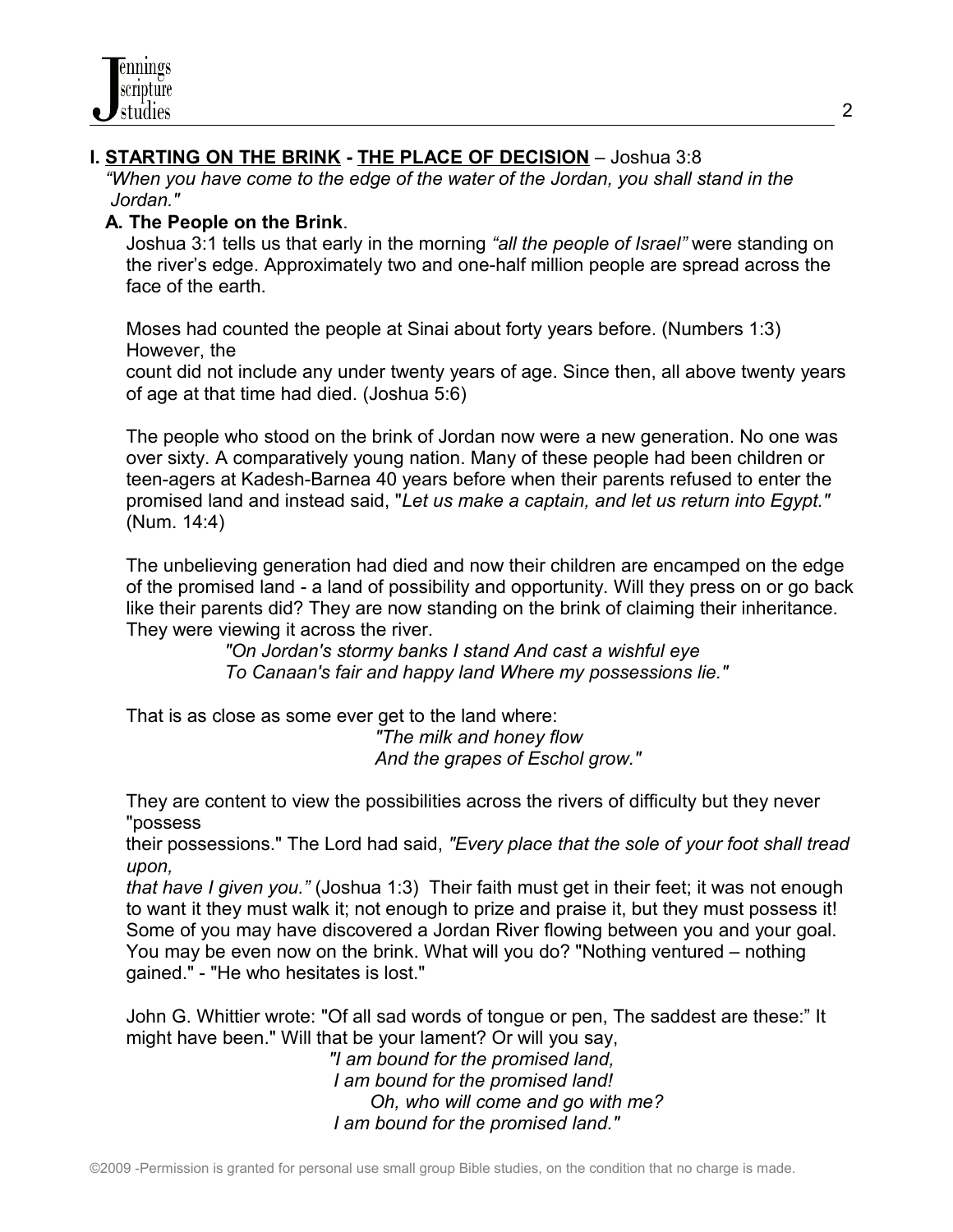

#### **B. The Promise on the Brink**.

 *"within three days you will cross over this Jordan, to go in to possess the land which the LORD your God is giving you to possess. "* Joshua 1:11

Standing on the brink they received dual promises from God: (1) *"within three days you will cross over this Jordan* " and (2) *"possess the land which the LORD your God is giving you"* 

God's Performances are based upon His promises. But, we seldom benefit from His performances unless and until we believe His promises. Like Abraham, we must be *"fully persuaded that, what He has promised, He is able also to perform."* (Rom.4:21) It is not difficult, *"When all is peace and joy and health And fortune brings to you much wealth,"* to cling to the promises of God. But, *"When doubts and fears assail our soul And over our lives like sea billows roll"* to cling to the promises of God, is evidence of true faith and trust.

#### **C. The Pause on the Brink** - Read Joshua 3:1-2

 Shakespeare said, "There is a tide in the affairs of men which, taken at the flood, leads on to fortune." (Julius Caesar, Act 4, sc.3) Will they move on to fortune?

 For three days two and a half million people - men, women and children, were encamped beside the flooded river- the obstacle that barred their entrance in the land of promise. No doubt many questions had been muttered and uttered as the people looked at the muddy, turbulent flooded river.

 Were they waiting for the flood to subside? No! I believe God parked them there so that they would realize that without His intervention, they could not move forward. The Lord wanted to impress Israel with their own utter helplessness. Three days to bring them to the end of their own resources; Three days to make them conscious of their own insufficiency; Three days to shut them up completely to the Lord and His promise and then the miracle would be more appreciated by Israel.

Human emergencies are but opportunities for God to display His omnipotence. Do you have any flooded rivers, any barriers preventing you from making progress in your life? Face it squarely and trust the Lord to make a way, when there seems to be no way.

 *"Got any rivers you think are uncrossable? Got any mountains you can't tunnel through? God specializes in things thought impossible, He does what none other can do."*

Here they were, starting on the brink. Now see them:

### **II. STEPPING ON THE BOTTOM - THE PLACE OF DEATH**

 Josh 3:1 *"Then the priests who bore the ark of the covenant of the LORD stood firm on dry ground in the midst of the Jordan; and all Israel crossed over on dry ground, until all the people had crossed completely over the Jordan."*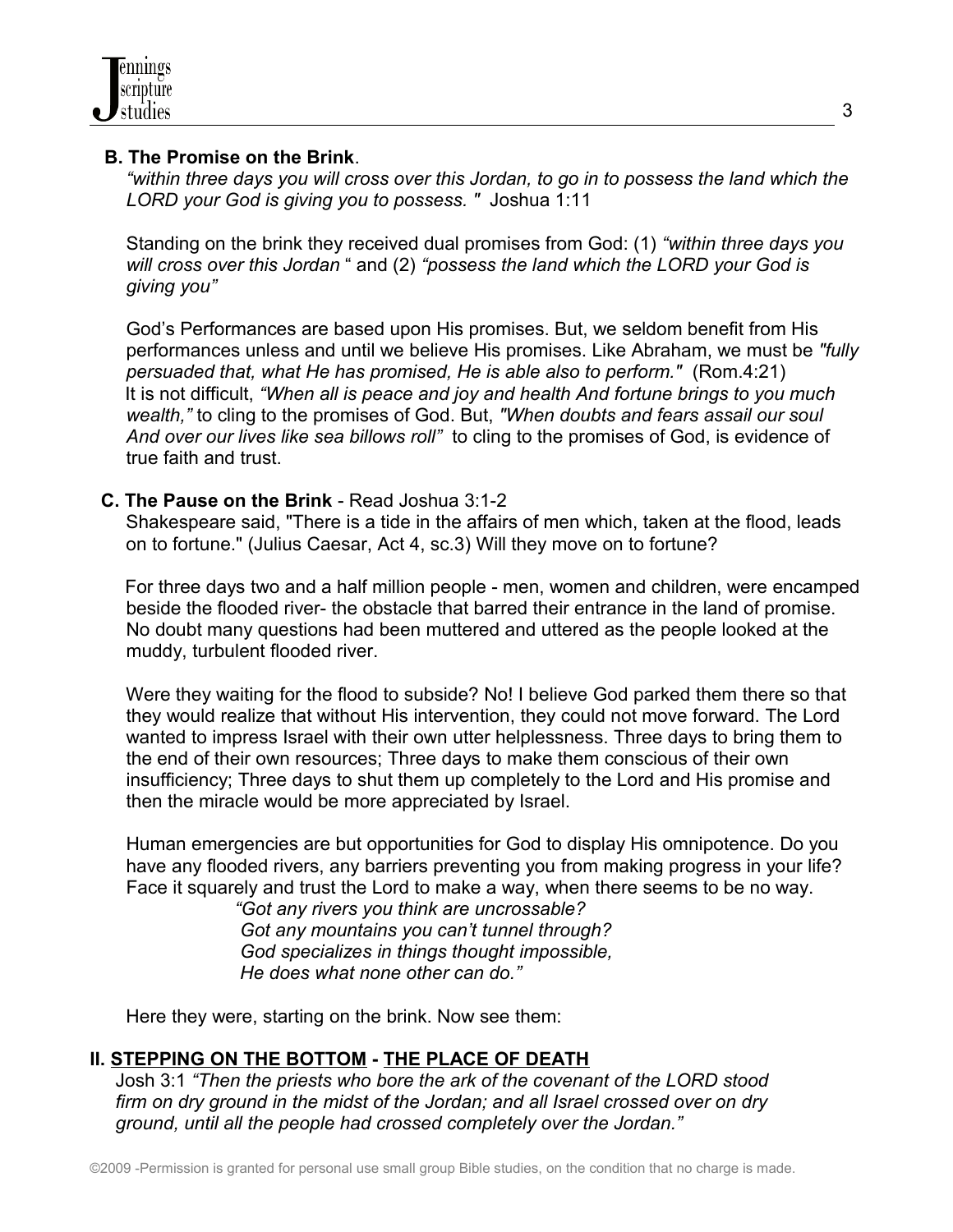They have made their decision. Faith and obedience have been blended with the promises of God and they are on their way! There were those, no doubt, who said, "We can't do it; we'll all be drowned." But when *"the feet of the priests who bore the ark dipped in the edge of the water……. that the waters ...... were cut off; and the people crossed over opposite Jericho."* (Joshua 3:15-16)

 Notice that the water did not recede when the priests were 50 yards away. It did not open up when they were 5 yards away or 1 yard away or 6 inches away. But only when their feet touched it. God is never ahead of time or behind time; He always on time!

 The life of a disciple of Jesus Christ is lived one step at a time. How do we journey to heaven? By taking one step at a time, one day at a time. There they were, stepping along on the river's bottom, water piled high on their right hand and their left hand. What can we learn by Israel's walking along that river bed?

#### **A. It Was a Place Where Mercy Was Realized.**

 The Ark of God, carried by the Priests, was out in the middle of the river. The top of the Ark was the Mercy Seat. Here in the place of extreme danger was the symbol of the mercy of God.

- It was by the mercy of God that they had been sustained for 40 years in the wilderness;
- It was the mercy of God that now held back the raging flood waters;
- It was the mercy of God that made a path when there was no path;
- It is by the mercy of God that they are crossing the last obstacle between themselves and their future.

 You may be viewing your future across obstacles that have already reached a highwater mark. When you step out by faith you can expect the Lord to show mercy for "*goodness and mercy shall follow me all the days of my life…."* (Psalm 23:6) and *"The mercy of the Lord endures forever."* (Psalm 106:1)

 Whatever the Jordan you face, His might and mercy will enable you to get through for He is the Lord of the swollen river!

### **B. It Was A Place Where Mortification Was Symbolized**.

 The riverbed of Jordan was the place of death. This passage was not natural – it was supernatural and symbolized death to the past and resurrection to a new life and land ahead.

 The path of the child of God from the wilderness of the flesh to the Canaan of victory in the spirit leads through the Jordan of death to self. "*We are buried with Him by baptism into death."* (Romans 6:4).

 "It is that crisis in which we are forced to the supreme choice whether there shall be an utter once-for-all abandon of ourselves to the will of God or whether we shall take what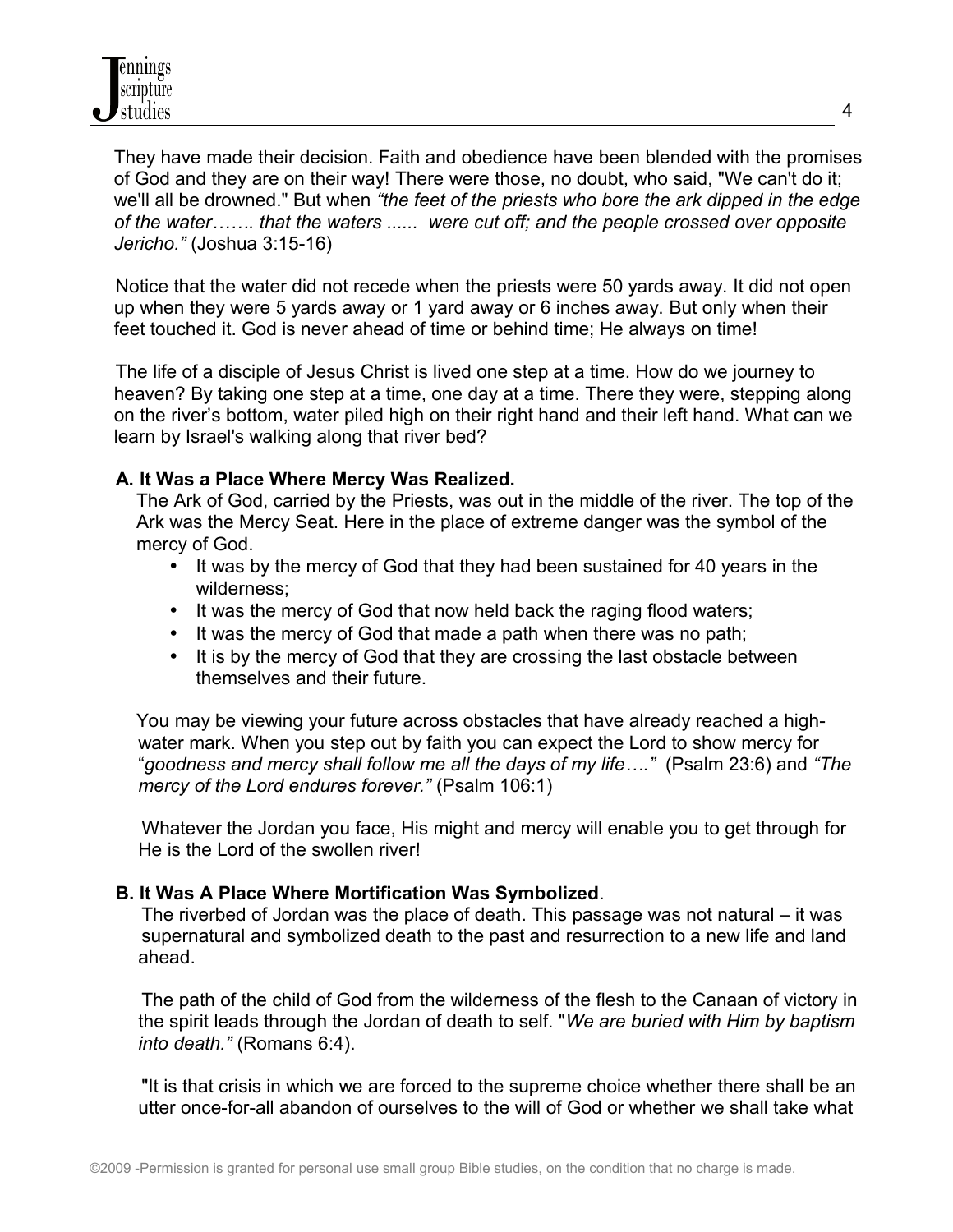seems to be the easier way of continuing in the Christian life, but with a reservation in our love to God." (Baxter, Vol. 1, pg. 256).

Jordan marks the end of self-life and the beginning of the Christ-life. The passing from Romans chapter 7 to Romans chapter 8 in our Christian experience.

## **C. It Was A Place Where Migration Was Memorialized.**

 Read Joshua 4:20-24. We forget all too soon. The Lord said to Moses in Deut.8:2, "*You shall remember all the way which the Lord your God led you."* The memorial stones were to cause them to remember - to remember not what they did but what God did. They were Rocks of Remembrance. Those stones were to remind them ever after that when they faced yet another crisis the Jehovah of the Jordan miracle was more than sufficient for their every need.

 Do you have a mental memorial of when you were born again? When you were baptized? When God answered you at a time of special need? A mental monument to which you can point "when doubts arise and fears dismay"? Memorials are memory joggers, reminders of God's presence and power. Erect many memorials as you cross the Jordan's of life.

## **III. STANDING ON THE BORDER - THE PLACE OF DESTINY**

 Joshua 4:19-20 "*the people came up from the Jordan on the tenth day of the first month, And they camped in Gilgal on the east border of Jericho. And those twelve stones which they took out of the Jordan, Joshua set up in Gilgal."*

Good newspaper headlines at the time would have been:

- "Mass Of Humanity Invades Canaan! Or
- "Home At Last!" Or
- "Objective Accomplished!" Or
- "Land, Lots Of Land Under Starry Skies Above!"

 The Israelites have at last established a beach-head in Canaan, the land of promise. During the long years in Egypt and the wilderness, the descendents of Abraham may have Forgotten the promise of a land grant. But the One who said to Abraham, way back in Genesis 13 - "*I give it to your seed forever*" did not forget. Now, they are in the land of opportunities. A new day has dawned. The impossible dream has come true for "*with God all things are possible*." (Matthew 19:26)

# **Consider Three New Things That They Had:**

### **A. A New Life.**

 Life would never be the same for them. Life in Egypt and life in the wilderness was behind them. Their future was before them. They are now on resurrection ground. "Old things are *passed away; all things are new"* (II Corinthians 5:12).

 Romans 6:4 sums it up in these words, *"we were buried with Him through baptism into death, that just as Christ was raised from the dead by the glory of the Father, even so*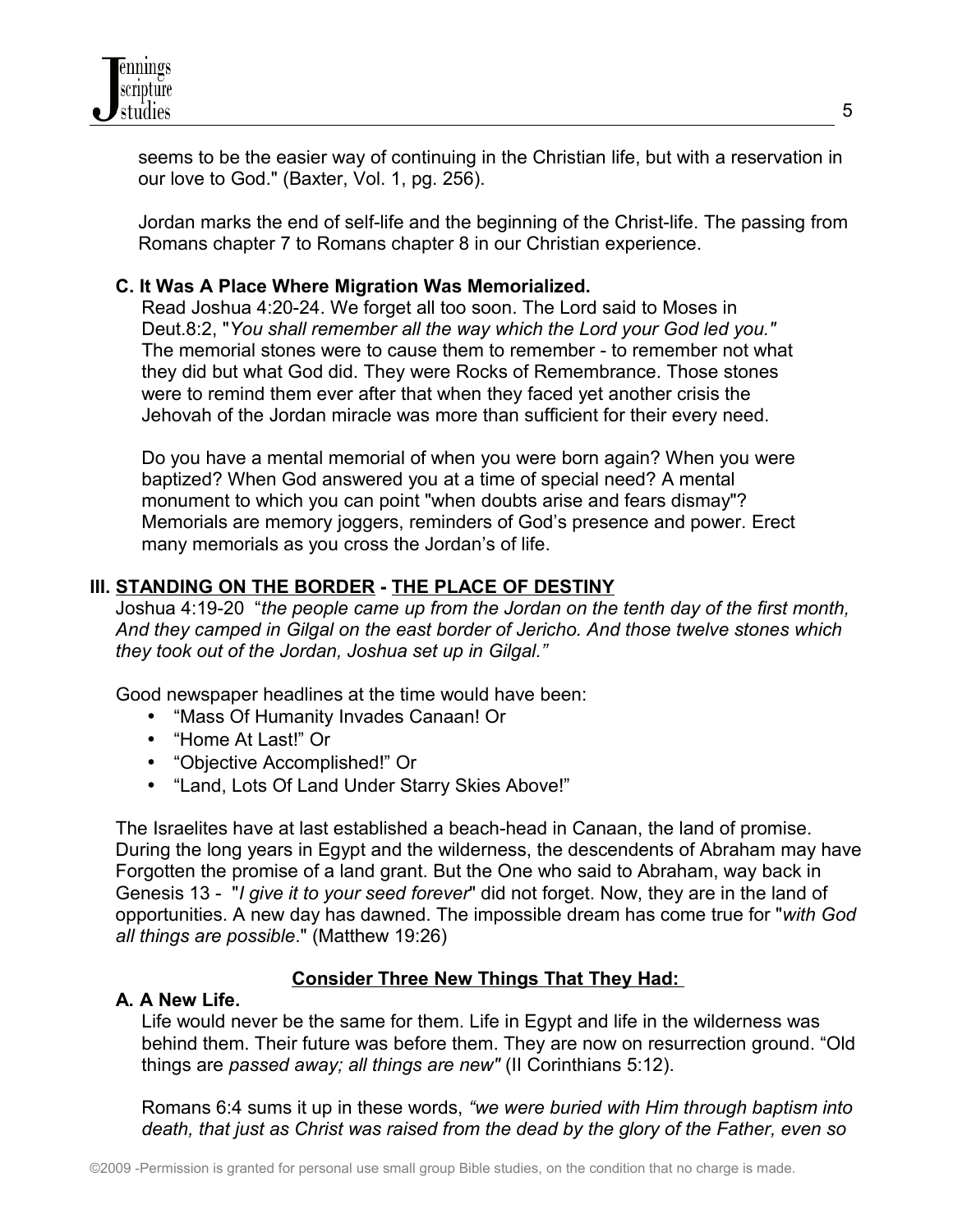*we also should walk in newness of life."* 

## **B. A New Leader**.

 **Joshua 3:7** - "*And the LORD said to Joshua, "This day I will begin to exalt you in the Sight of all Israel, that they may know that, as I was with Moses, so I will be with you."* And, **Joshua 4:14 -** *"On that day the LORD exalted Joshua in the sight of all Israel; and they feared him, as they had feared Moses, all the days of his life."* 

 The old leader was dead.(1:1) The miracle at Jordan credentialized and authorized Joshua before the people. Before the Jordan experience the people respected him, but now they see him in a different light and trust his leadership.

 Many know Jesus Christ as Savior but few follow Him as Lord. Only when we have followed Him out of the wilderness of living in the flesh and into the Canaan of living in the Spirit can we say in truth, "The Lord *is* my Shepherd."

 (By the way – Jesus was credentialized at the Jordan River – when He was baptized the Father spoke from heaven saying, *"This is my beloved son in whom I am well pleased."*)

## **C. A New Land.**

 **Joshua 3:4** - *"you have not passed this way before."* When the people stepped out of Jordan on to Canaan's shore, they were stepping into a totally different world. There were many changes:

- **l. There were geographical changes**. (Read Deut. 11:10-12.)
- **2. There were sociological changes**. For forty years they had camped together in the wilderness. They had lived as one great city on the move. Now, after Canaan is subdued,

each tribe is to live independently in a different part of the country.

- **3. There were ideological changes**. Once their only purpose was to survive in the wilderness. Now their purpose is to subdue Canaan.
- **4. There were physiological changes**. There was the circumcision which is recorded in Joshua 5:2.
- **5. There were nutritional changes**. There was new food. Josh 5:11-12 *"And they ate of the produce of the land on the day after the Passover, unleavened bread and parched grain, on the very same day. Then the manna ceased on the day after they had eaten the produce of the land; and the children of Israel no longer had manna, but they ate the food of the land of Canaan that year."*
- **6. There were residential changes.** For 40 years they had lived in tents. Now they built houses and cities.